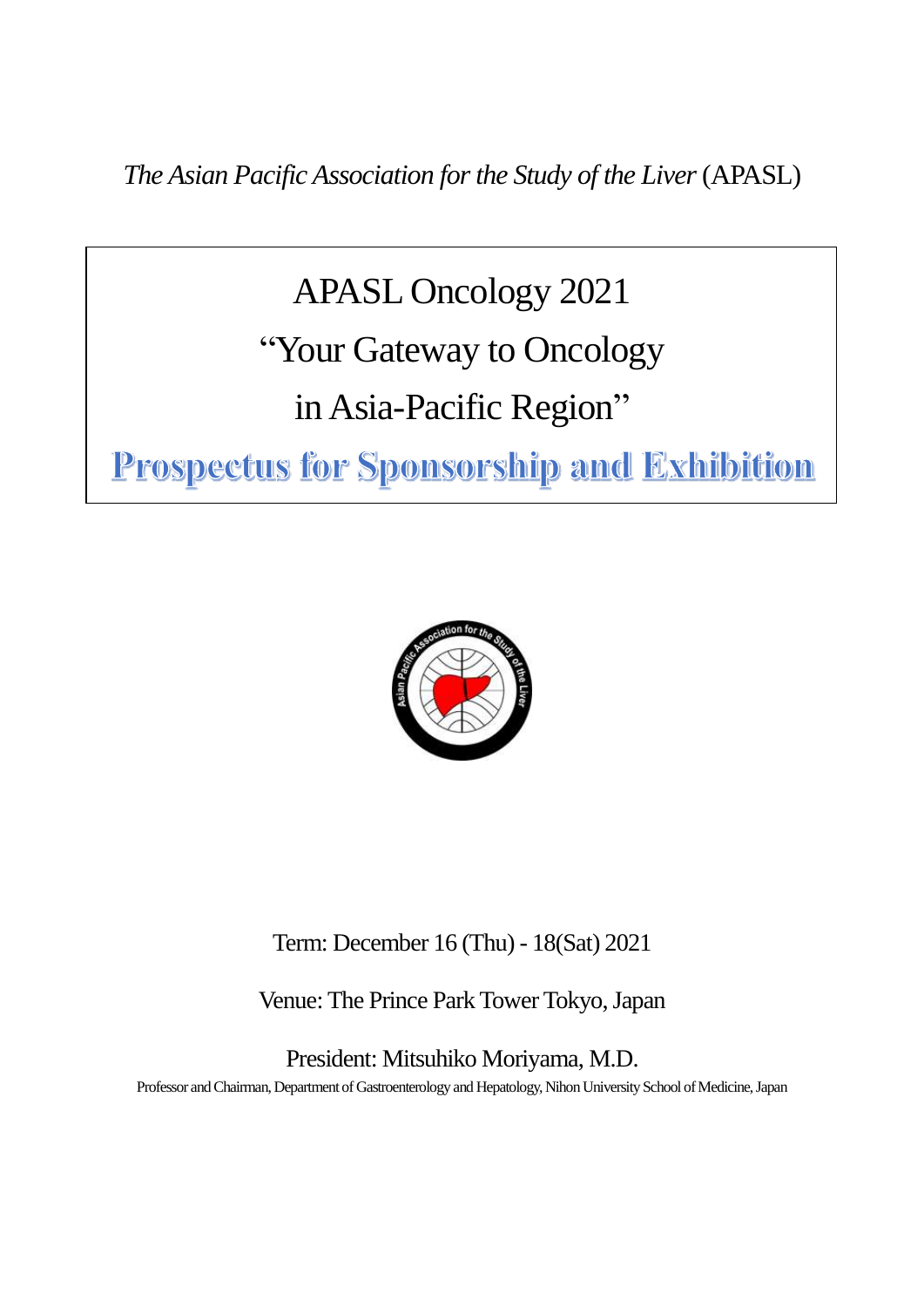## **Overview of the Conference**

#### **Conference Name:**

The Asian Pacific Association for the Study of the Liver (APASL)Oncology 2021 **Theme:**Your Gateway to Oncology in Asia-Pacific Region

#### **Scientific Committee:**

Honorary President: Dr. Masao Omata, *Yamanashi, Japan* President: Dr. Mitsuhiko Moriyama, *Tokyo, Japan* Secretary General: Dr. Tatsuo Kanda, *Tokyo, Japan* Vice-Secretary General: Dr. Ryota Masuzaki, *Tokyo, Japan* Treasurer: Dr. Fumio Imazeki, *Chiba, Japan* Vice-Treasurer: Dr. Shunichi Matsuoka, *Tokyo, Japan* Dr. Masahiro Ogawa, *Tokyo, Japan* Committee: Dr. Naoya Kato, *Chiba, Japan* Dr. Norifumi Kawada, *Osaka, Japan* Dr. Shin Maeda, *Kanagawa, Japan* Dr. Shuntaro Obi, *Chiba, Japan* Dr. Shuichiro Shiina, *Tokyo, Japan* Dr. Atsushi Tanaka, *Tokyo, Japan* Dr. Yoshiyuki Ueno, *Yamagata, Japan* Dr. Hiroshi Yatsuhashi, *Nagasaki, Japan* Dr. Osamu Yokosuka,*Chiba, Japan*

#### **APASL Executive Council Committee:**

President: Dr. Rino Gani, *Indonesia* Immediate Past President: Diana A. Payawal, *Philippines* President Elect: Dr. Tawesak Tanwandee, *Thailand* Secretary General-cum-Treasurer: Dr. Lai Wei, *China* Assistant Secretary: Dr. Manoj K. Sharma, *India* Executive Council Members: Dr. Hasmik Ghazinyan, *Armenia* Dr. Han-Chieh Lin, *Taiwan* Dr. Rosmawati Mohamed, *Malaysia* Dr. David H. Muljono, *Indonesia* Dr. Shuichiro Shiina, *Japan* Dr. Simone Strasser, *Australia* Dr. Yaman Tokat, *Turkey* Dr. Fu-Sheng Wang, *China*

Dr. Jin Mo Yang, *Korea* Dr. Hong You, *China*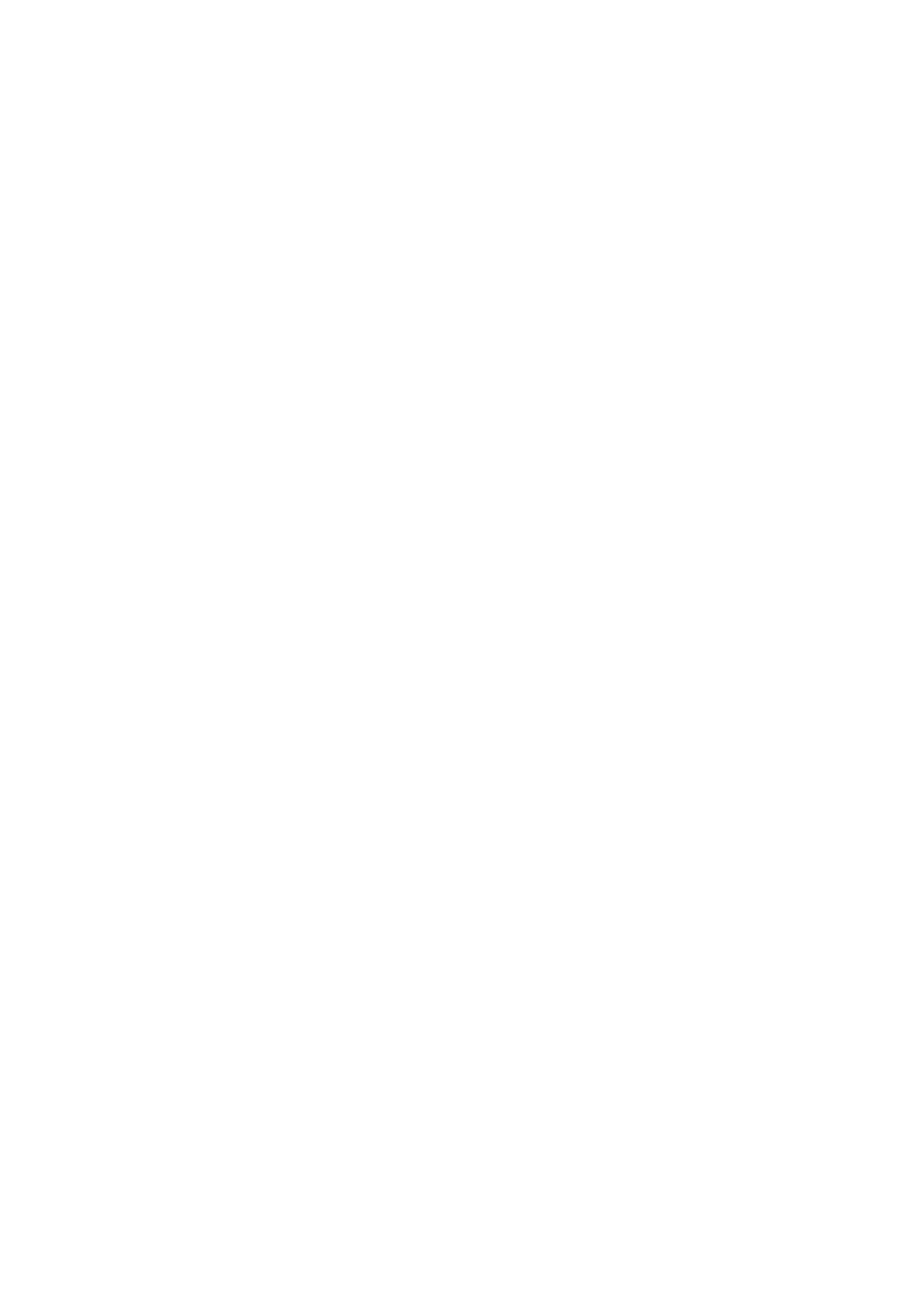## **Exhibition**

APASL Oncology 2021 invites exhibitors as shown below.

**Exhibition Fee (Basic Panel):**JPY200,000 (Consumption tax included) **Exhibition Fee (Space Rental):**JPY300,000/4square meter(Consumption tax included)

## **Exhibition Schedule:**

| Setup             | To be announced        |                    |  |
|-------------------|------------------------|--------------------|--|
| <b>Open Hours</b> | December 16 (Thu) 2021 | $9:00 \sim 17:00$  |  |
|                   | December 17 (Fri) 2021 | $9:00 \sim 17:00$  |  |
|                   | December 18 (Sat) 2021 | $9:00 \sim 12:00$  |  |
| Dismantle         | December 18 (Sat) 2021 | $12:00 \sim 15:00$ |  |

\*The schedule will be subject to change.

## **Sample of Basic Panel:**



## **Notice:**

An exhibition manual will be sent to all exhibitors after application is completed. The exhibition manual will include all necessary information such as extra furniture, A/V equipment, catering options, customs, storage, installation, dismantling, etc.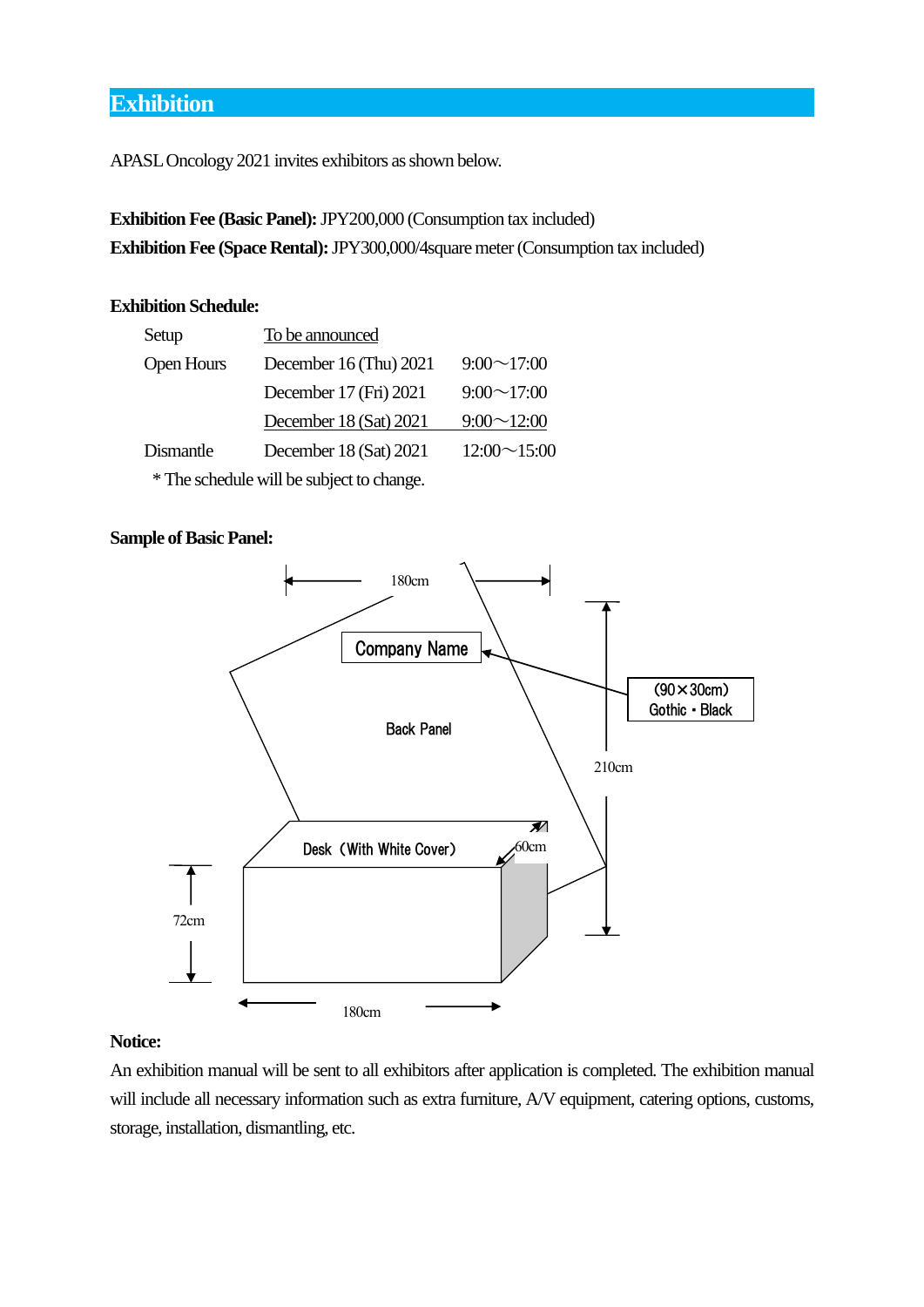## **Hosting of a Symposium**

The APASL Oncology 2021 invites companies to sponsor as shown below.

## **Date and Category:**

|                            | December 16 (Thu) 2021 Morning Symposium, Luncheon Symposium, Evening Symposium, |  |
|----------------------------|----------------------------------------------------------------------------------|--|
|                            | Educational symposium                                                            |  |
| December $17$ (Fri) $2021$ | Morning Symposium, Luncheon Symposium, Evening Symposium                         |  |
|                            | Educational symposium                                                            |  |
| December $18$ (Sat) $2021$ | Morning Symposium, Luncheon Symposium                                            |  |

## **Symposium Fee:**

| December 16 (Thu) 2021 | Morning Symposium, 500 seats 60 min: JPY2,000,000 (Consumption tax included)      |
|------------------------|-----------------------------------------------------------------------------------|
| December 16 (Thu) 2021 | Morning Symposium, 250 seats 60min: JPY1,000,000 (Consumption tax included)       |
| December 16 (Thu) 2021 | Luncheon Symposium, 500 seats 60min: JPY 5,000,000 (Consumption tax included)     |
| December 16 (Thu) 2021 | Luncheon Symposium, 250 seats 60min: JPY3,000,000 (Consumption tax included)      |
| December 16 (Thu) 2021 | Evening Symposium, 500 seats 60 min: JPY4,000,000 (Consumption tax included)      |
| December 16 (Thu) 2021 | Evening Symposium, 250 seats 60 min: JPY 2,000,000 (Consumption tax included)     |
| December 16 (Thu) 2021 | Educational symposium, 500 seats 60 min: JPY4,000,000 (Consumption tax included)  |
| December 16 (Thu) 2021 | Educational symposium, 250 seats 60 min: JPY 2,000,000 (Consumption tax included) |

| December 17 (Fri) 2021 | Morning Symposium, 500 seats 60 min: JPY2,000,000 (Consumption tax included)     |
|------------------------|----------------------------------------------------------------------------------|
| December 17 (Fri) 2021 | Morning Symposium, 250 seats 60min: JPY1,000,000 (Consumption tax included)      |
| December 17 (Fri) 2021 | Luncheon Symposium, 500 seats 60min: JPY5,000,000 (Consumption tax included)     |
| December 17 (Fri) 2021 | Luncheon Symposium, 250 seats 60min: JPY3,000,000 (Consumption tax included)     |
| December 17 (Fri) 2021 | Evening Symposium, 500 seats 60 min: JPY4,000,000 (Consumption tax included)     |
| December 17 (Fri) 2021 | Evening Symposium, 250 seats 60 min: JPY 2,000,000 (Consumption tax included)    |
| December 17 (Fri) 2021 | Educational symposium, 500 seats 60 min: JPY4,000,000 (Consumption tax included) |
| December 17 (Fri) 2021 | Educational symposium, 250 seats 60min: JPY2,000,000 (Consumption tax included)  |

| December 18 (Sat) 2021 | Morning Symposium, 500 seats 60 min: JPY2,000,000 (Consumption tax included)   |
|------------------------|--------------------------------------------------------------------------------|
| December 18 (Sat) 2021 | Morning Symposium, 250 seats 60 min: JPY1,000,000 (Consumption tax included)   |
| December 18 (Sat) 2021 | Luncheon Symposium, 500 seats 60 min: JPY 5,000,000 (Consumption tax included) |
| December 18 (Sat) 2021 | Luncheon Symposium, 250 seats 60 min: JPY3,000,000 Consumption tax included)   |

The sponsorship fee includes the following items:

• Room rental fee, basic audio visual equipment (PC projector, screen, audio system,

lighting system, microphones, time-keeping indicator, a laser pointer, a desk-top lighting device)

- Ready room for Speaker/Chair (three hours including symposium time)
- Acknowledgement in the final printed program book
- Complimentary conference registrations: 5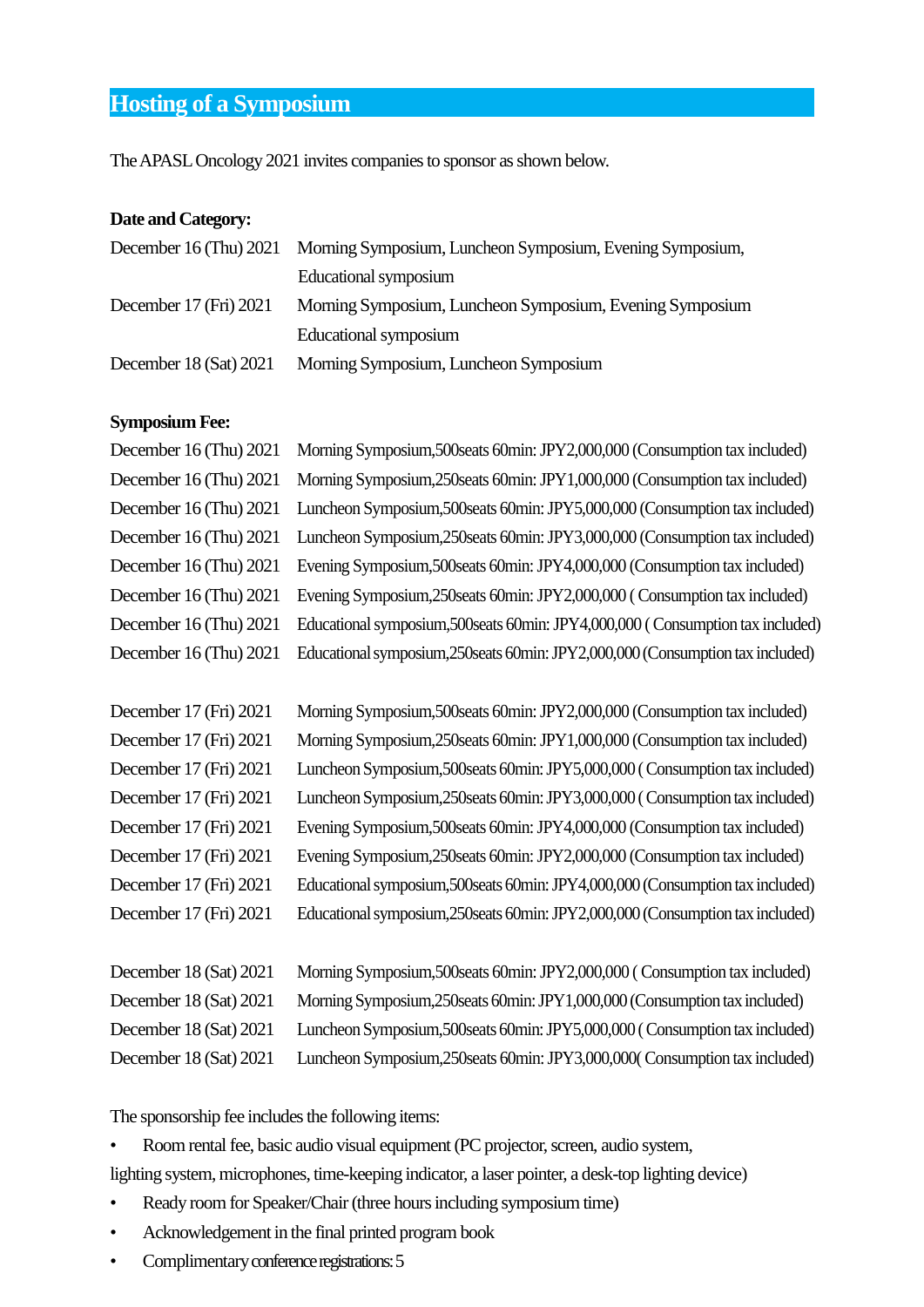## • Printed Program book: 5

The sponsorship fee does not include the following items:

Travel expenses, honorarium for the chair/speaker, food and drinks for participants/chair/speaker, staff labor charge, signage/sign board/tent cards/printing materials, additional equipment, other extra items.

If you would like to extend your symposium time, please contact us.

## **Notice:**

• The contents of the symposium program need to be approved by the organizing committee.

• Orders for food/drink, equipment, signage, and other extra items will be arranged by the Congress Secretariat. An order sheet will be sent to each sponsor after the application has been completed.

## **Advertisement in the Final Printed Program Book**

The APASLOncology 2021 invites advertisement as shown below.

## **Advertisement in the final printed program book**

## **The advertisement Fee:**

Inside front cover / Inside back cover / Back cover (Color): JPY300,000 (Consumption tax included) Inside front cover / Inside back cover / Back cover (Black and White): JPY200,000 (Consumption tax included) Inner full page (Black and White): JPY100,000 (Consumption tax included) Inner half page (Black and White): JPY50,000 (Consumption tax included)

## **Details:**

Planed number of issue: 1,500 copies Book Size: A4 size \* One hard copy will be provided to each sponsor. Planed issue date: December 16 (Thu) 2021 Deadline of the Advertisement data submission: September 30 (Thu) 2021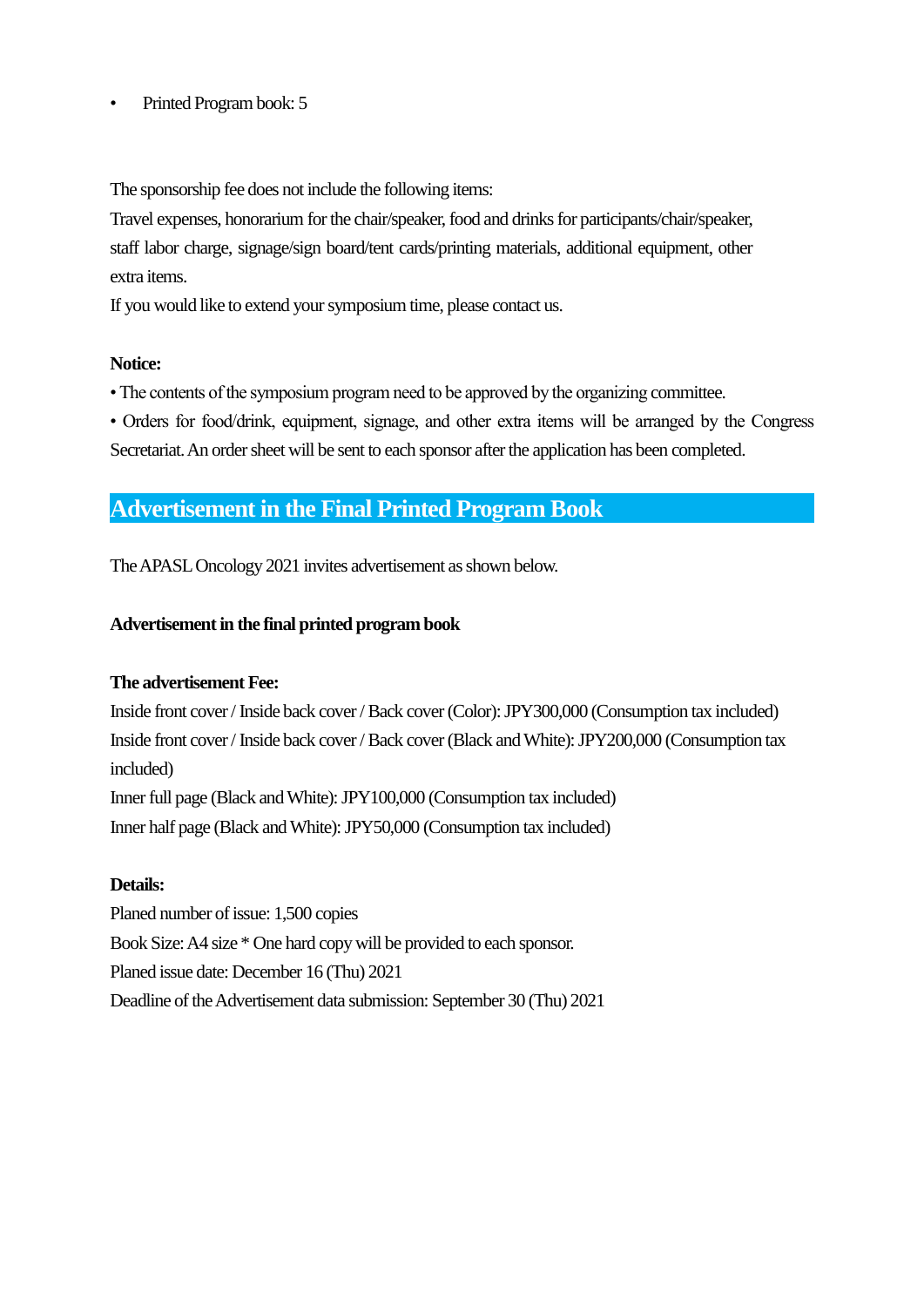## **Sponsorship Categories**

The APASL Oncology 2021 invites companies to sponsor shown below.

- A. Poster Session Area: JPY200,000 (Consumption tax included) Display of your company's logo in the poster session area This category is limited to one company
- B. Speakers' Ready Room: JPY200,000 (Consumption tax included) Display of your company's logo on the PC screen with a screen saver installed in the Speakers'Ready Room This category is limited to one company
- C. Name Badges: JPY200,000 (Consumption tax included) Bearing of your company's logo on the name badges This category is limited to three companies
- D. Mini Program: JPY200,000 (Consumption tax included) Advertisement with your company's logo on the Mini Program provided for all delegates This category is limited to three companies
- E. Conference Bag Logo: JPY200,000 (Consumption tax included) Bearing of your company's logo on the conference bags provided for all delegates This category is limited to three companies

F. Conference Bag Inserts: JPY100,000 (Consumption tax included) Insertion of your company's flyer in the conference bags \* Flyers to be provided by each company. One-pageA4 or smaller size is acceptable. This category is limited to ten companies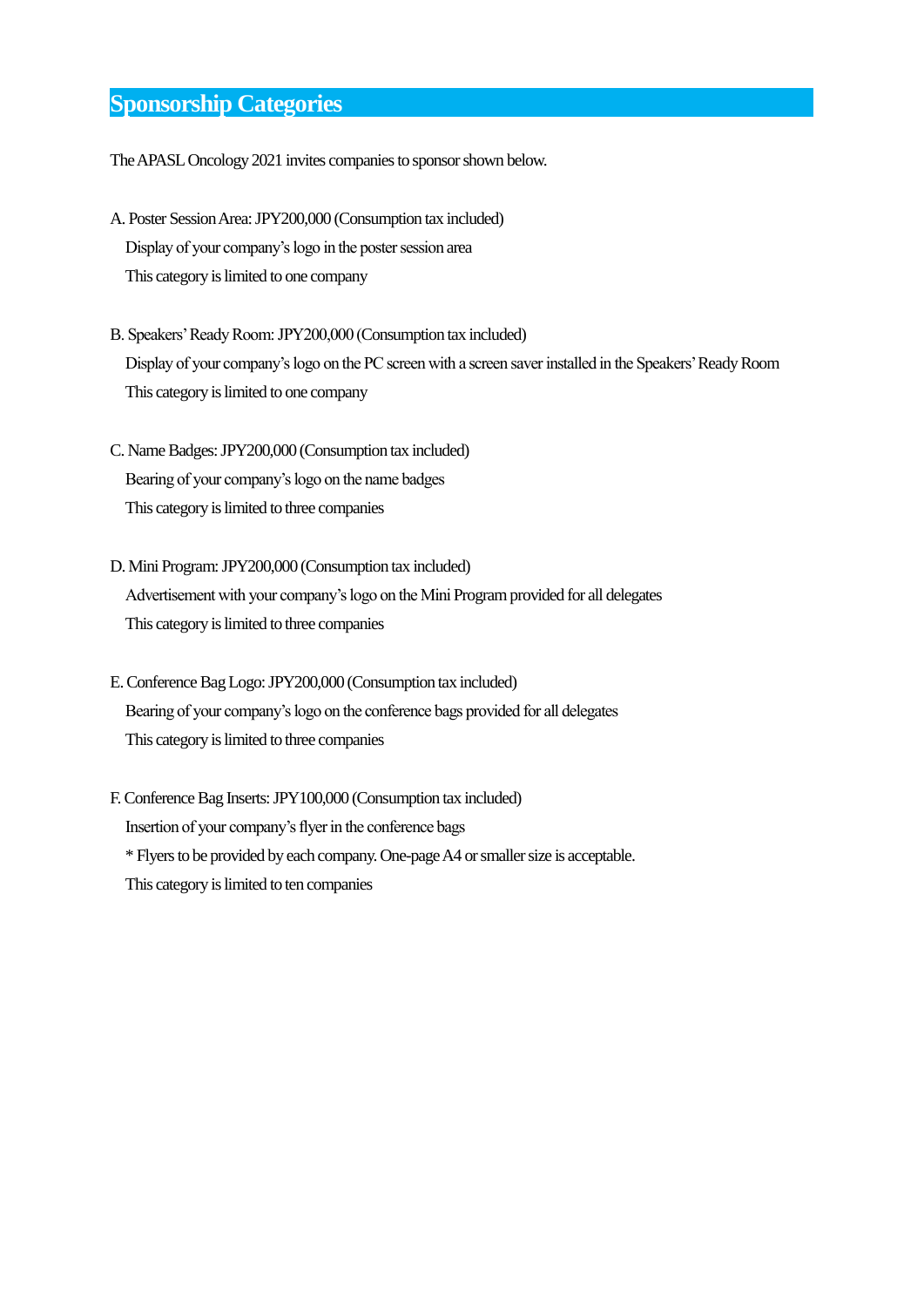## **Sponsorship Titles**

The APASL Oncology 2021 would like to name the sponsor as shown below.

Diamond Sponsorship: The company who's total amount of sponsorship funding is JPY6,000,000 or more (Consumption tax included) Platinum Sponsorship: The company who's total amount of sponsorship funding is JPY4,000,000 or more (Consumption tax included) Gold Sponsorship: The company who's total amount of sponsorship funding JPY2,000,000 or more (Consumption tax included) Silver Sponsorship: The company who's total amount of sponsorship funding is JPY500,000 or more (Consumption tax included) Bronze Sponsorship: The company who's total amount of sponsorship funding is less than JPY500,000

(Consumption tax included)

## **Sponsorship Packages**

The APASL Oncology 2021 invites companies to sponsor the packages shown below.

Diamond Sponsor Package: JPY6,000,000 (Consumption tax included)

Items: Luncheon Symposium 500 seats 60 minutes Space Rental 4sqm x 3 =12sqm Advertisement (colored) one page Category Sponsorship 3 items Conference bag inserts

PlatinumSponsor Package: JPY4,000,000 (Consumption tax included)

Items: Luncheon Symposium250seats 60 minutes Space Rental 4sqm x 2 =8sqm Advertisement (colored) one page Category Sponsorship 3 items Conference bag inserts

Gold Sponsor Package: JPY2,000,000 (Consumption tax included) Items: Morning Symposium 250seats 60 minutes Space Rental 4sqm x 2 =8sqm Category Sponsorship 3 items Conference bag inserts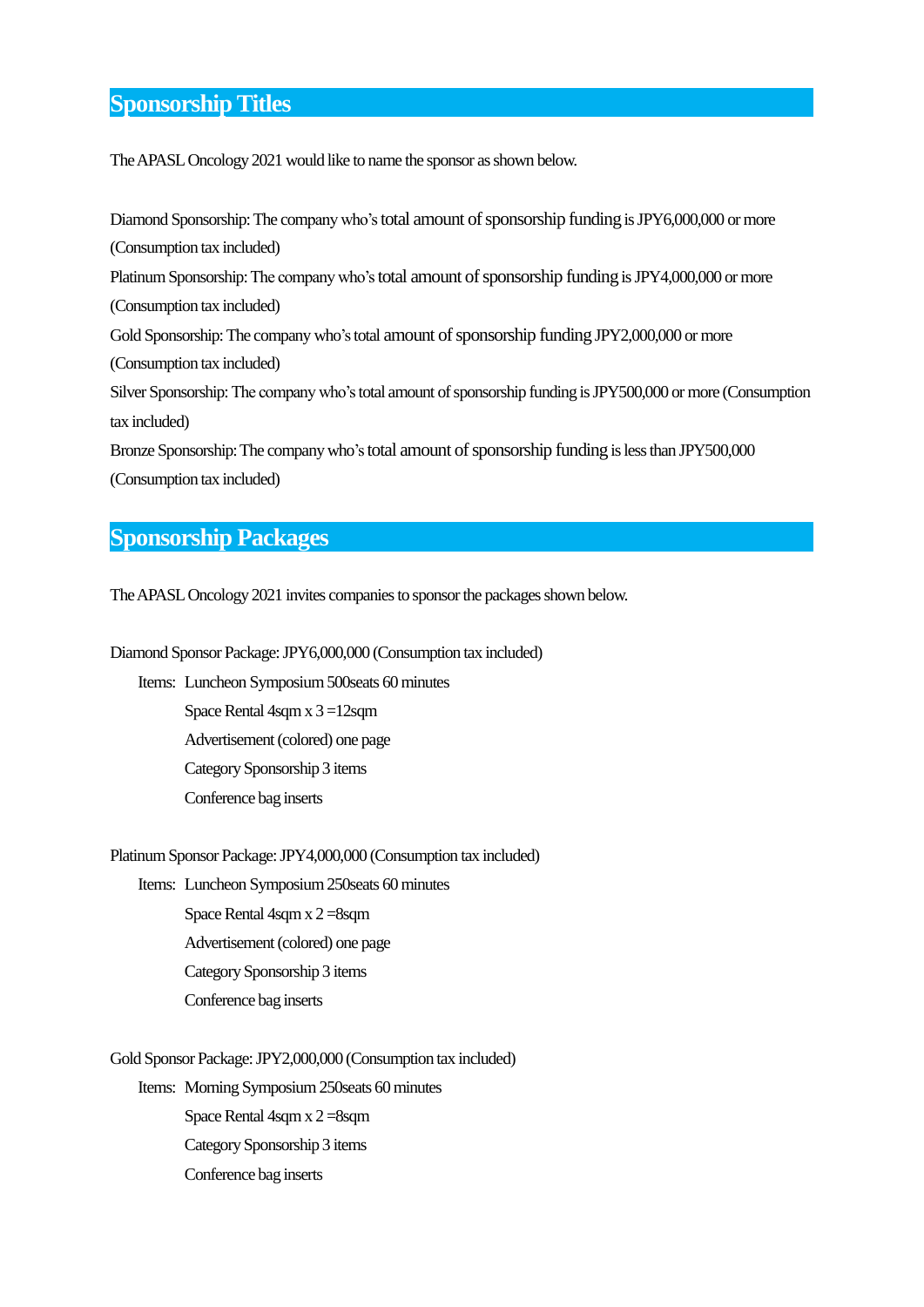## **Terms and Conditions**

## **Application:**

Please fill in the attached application form and send to the Congress Secretariat below by Email or Fax. APASL Oncology 2021 Congress Secretariat, c/o Academia Support Japan Address: 1-24-7-920, Shinjuku, Shinjuku-ku, Tokyo, 160-0022, Japan Email: info@apasl-oncology2021.org Tel: +81-3-6380-0102 Fax: +81-3-6380-0103 URL: http://www.apasl-oncology2021.org

## **Term:**

Application deadline: September 30 (Thu) 2021

## **Process:**

- The application process will be considered basically on a first-come first-served basis.
- The organizing committee will discuss the Symposiums, Exhibition, and Advertisements.
- The final decisions on the program, as well as allocation of Exhibitions/Advertisements, will be made by the organizing committee in a fair manner.
- Allocation will be announced to each sponsor.
- As the capacity of each kind of sponsorship is limited, applications may be closed when the conference has allocated all its sponsorship capacities.

## **Payment Method:**

For your payment of sponsorship funding, bank transfer or credit card payment is acceptable. If you need a receipt for your payment, please contact the Congress Secretariat.

## **Due Date:**

All payments must be received byOctober 29 (Fri) 2021

## **Cancellation Policy:**

Cancellation after September 30 (Thu) 2021: 100% of the agreed sponsor funding

- Cancellation must be notified in writing.
- Non-payment does not cancel any contractual obligations.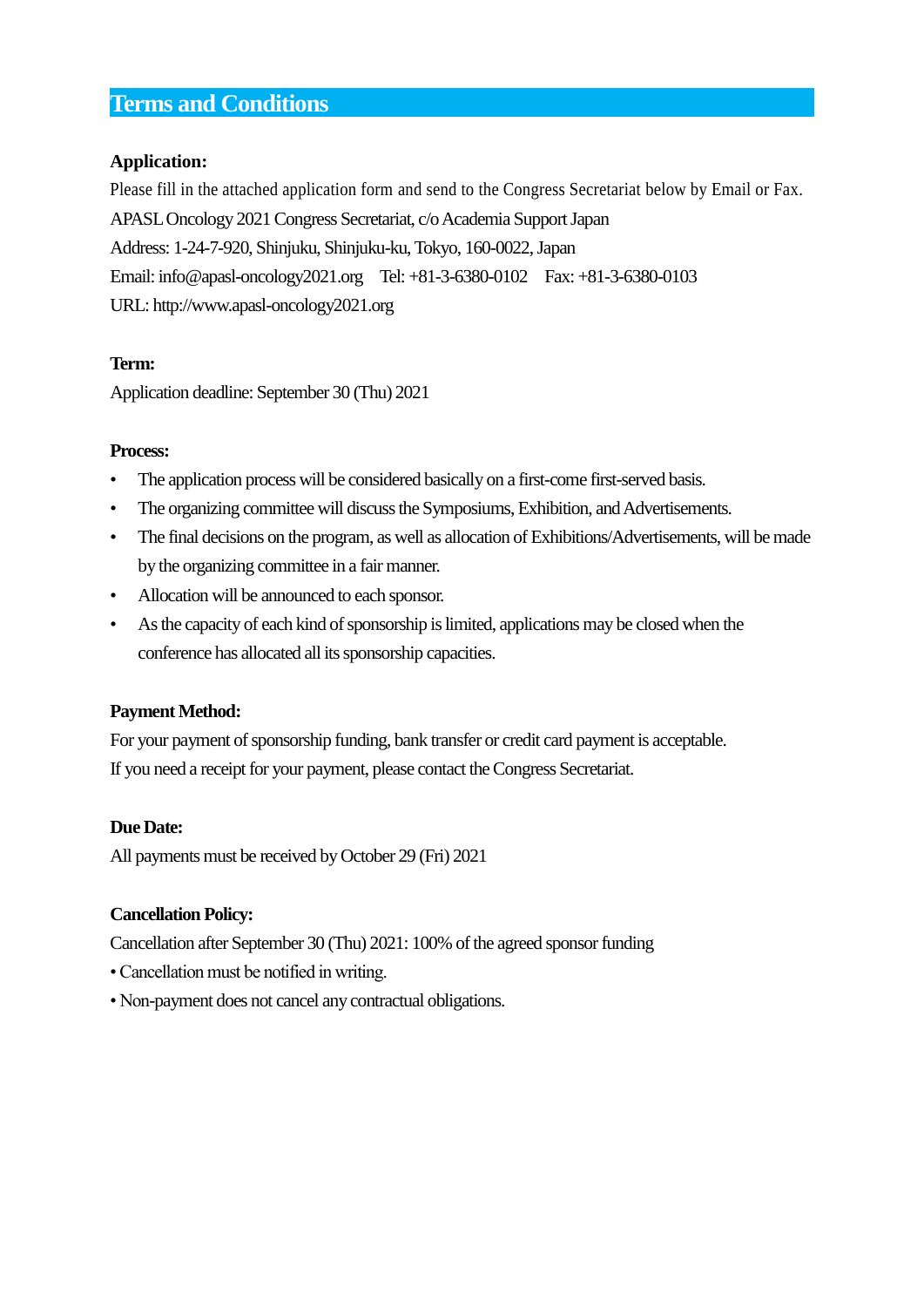# APASL Oncology 2021

# Sponsorship/Exhibition Application Form (page 1/3)

To apply, please complete this form and send to the Congress Secretariat by Email: info@apasl-oncology2021.org or Fax: +81-3-6380-0103

|                                                                                 |                                                       | <b>Application Date:</b>                              |  |  |
|---------------------------------------------------------------------------------|-------------------------------------------------------|-------------------------------------------------------|--|--|
| <b>Applicant Details</b>                                                        |                                                       |                                                       |  |  |
| Organization name (for invoicing)                                               |                                                       |                                                       |  |  |
|                                                                                 |                                                       |                                                       |  |  |
| Organization name (for marketing)                                               |                                                       |                                                       |  |  |
|                                                                                 |                                                       |                                                       |  |  |
| <b>Industry Sector</b>                                                          |                                                       |                                                       |  |  |
| Website                                                                         |                                                       |                                                       |  |  |
| <b>Postal Address</b>                                                           |                                                       |                                                       |  |  |
| Contact Person: (All information will be addressed to this person)              |                                                       |                                                       |  |  |
| Name                                                                            |                                                       |                                                       |  |  |
| Position                                                                        |                                                       |                                                       |  |  |
| <b>Tel</b><br>Fax                                                               |                                                       | Email                                                 |  |  |
| Application Item / Amount (Consumption tax included)                            |                                                       |                                                       |  |  |
| Hosting Symposium:                                                              |                                                       |                                                       |  |  |
| December 16 (Thu) 2021                                                          |                                                       | Morning Symposium, 500 seats 60 min: JPY2,000,000     |  |  |
| December 16(Thu) 2021                                                           |                                                       | Morning Symposium, 250seats 60min: JPY1,000,000       |  |  |
| December 16 (Thu) 2021                                                          |                                                       | Luncheon Symposium, 500seats 60min: JPY5,000,000      |  |  |
| December 16 (Thu) 2021                                                          |                                                       | Luncheon Symposium, 250seats 60min: JPY3,000,000      |  |  |
| December 16 (Thu) 2021                                                          |                                                       | Evening Symposium, 500seats 60min: JPY4,000,000       |  |  |
| December 16 (Thu) 2021                                                          |                                                       | Evening Symposium, 250seats 60min: JPY2,000,000       |  |  |
| December 16 (Thu) 2021                                                          |                                                       | Educational Symposium, 500 seats 60 min: JPY4,000,000 |  |  |
| December 16 (Thu) 2021<br>Educational Symposium, 250 seats 60 min: JPY2,000,000 |                                                       |                                                       |  |  |
| December 17 (Fri) 2021<br>Morning Symposium, 500 seats 60 min: JPY2,000,000     |                                                       |                                                       |  |  |
| December 17(Fri) 2021<br>Morning Symposium, 250seats 60min: JPY1,000,000        |                                                       |                                                       |  |  |
| December 17 (Fri) 2021                                                          |                                                       | Luncheon Symposium, 500 seats 60min: JPY5,000,000     |  |  |
| December 17 (Fri) 2021                                                          | Luncheon Symposium, 250seats 60min: JPY3,000,000      |                                                       |  |  |
| December 17 (Fri) 2021                                                          | Evening Symposium, 500 seats 60 min: JPY4,000,000     |                                                       |  |  |
| December 17 (Fri) 2021<br>Evening Symposium, 250 seats 60 min: JPY2,000,000     |                                                       |                                                       |  |  |
| December 17 (Fri) 2021                                                          | Educational Symposium, 500 seats 60 min: JPY4,000,000 |                                                       |  |  |
| December 17 (Fri) 2021                                                          |                                                       | Educational Symposium, 250seats 60min: JPY2,000,000   |  |  |
| December 18 (Sat) 2021                                                          |                                                       | Morning Symposium, 500 seats 60min: JPY2,000,000      |  |  |
| December 18 (Sat) 2021                                                          | Morning Symposium, 250 seats 60 min: JPY1,000,000     |                                                       |  |  |
| December 18 (Sat) 2021                                                          |                                                       | Luncheon Symposium, 500seats 60min: JPY5,000,000      |  |  |
| December 18 (Sat) 2021                                                          |                                                       | Luncheon Symposium, 250seats 60min: JPY3,000,000      |  |  |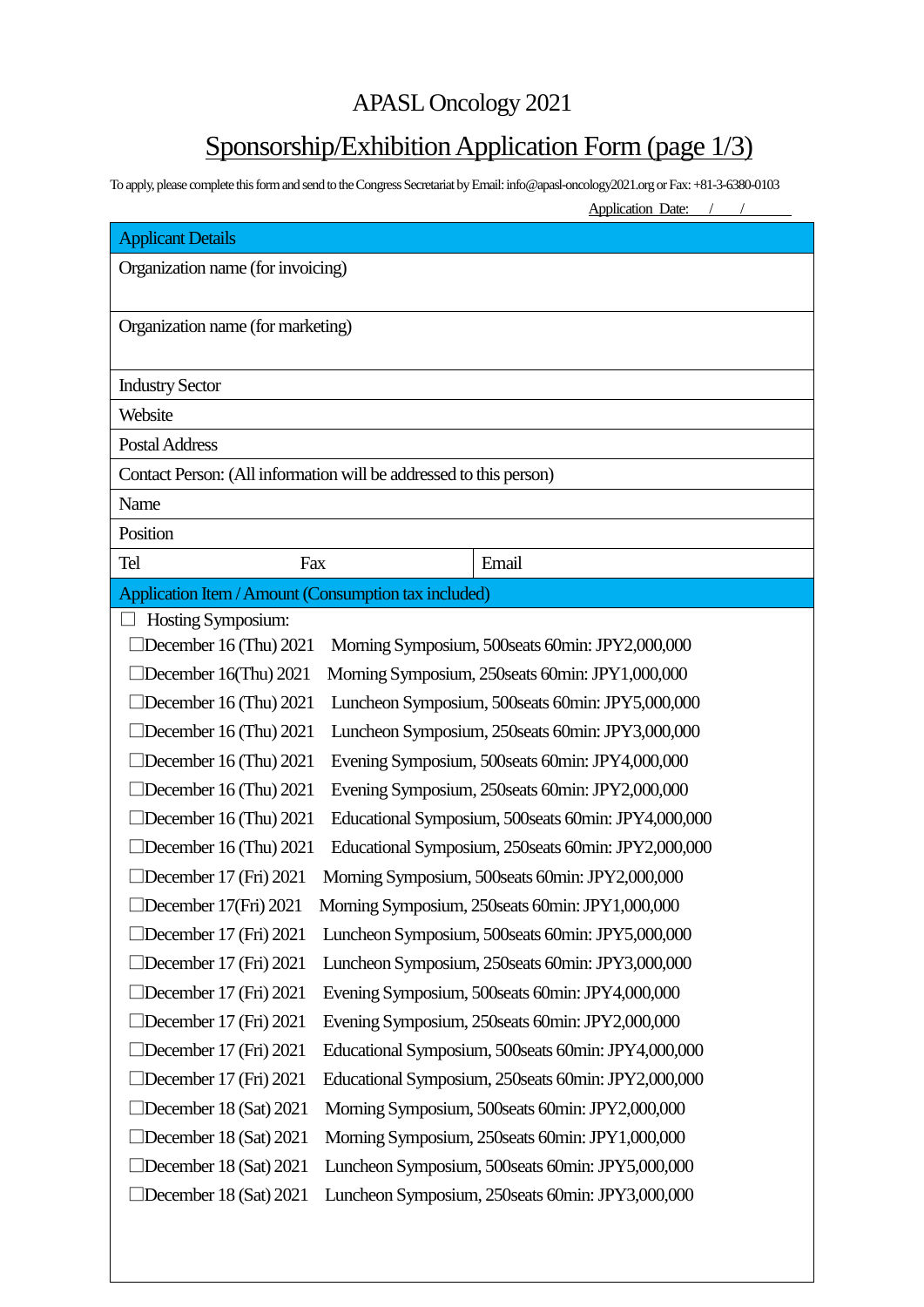# APASL Oncology 2021

# Sponsorship/Exhibition Application Form (page 2/3)

| Organization name                                                                                                                                                                                                                                                                       |  |  |
|-----------------------------------------------------------------------------------------------------------------------------------------------------------------------------------------------------------------------------------------------------------------------------------------|--|--|
| <b>Applicant Details</b>                                                                                                                                                                                                                                                                |  |  |
| Advertisement:<br>JPY300,000 (Color): □Inside front cover / □Inside back cover / □Back cover<br>JPY200,000 (Black and White): □Inside front cover / □Inside back cover / □Back cover<br>JPY100,000 (Black and White): □Inner full page<br>JPY50,000 (Black and White): □Inner half page |  |  |
| Exhibition: Basic Panel JPY200,000<br>Space Rental JPY300,000/4sqm x<br>space(s)<br>Fascia Name Signage:                                                                                                                                                                                |  |  |
| We do not wish to be adjacent to the following companies: (<br>* Space will be allocated in line with your request, however this cannot be guaranteed.                                                                                                                                  |  |  |
| Sponsorship Categories                                                                                                                                                                                                                                                                  |  |  |
| A. Poster Session Area: JPY200,000                                                                                                                                                                                                                                                      |  |  |
| B. Speakers' Ready Room: JPY200,000                                                                                                                                                                                                                                                     |  |  |
| C. Name Badges: JPY200,000                                                                                                                                                                                                                                                              |  |  |
| D. Mini Program: JPY200,000                                                                                                                                                                                                                                                             |  |  |
| E Conference Bag Logo: JPY200,000                                                                                                                                                                                                                                                       |  |  |
| F. Conference Bag Inserts: JPY100,000                                                                                                                                                                                                                                                   |  |  |
| Sponsorship Packages                                                                                                                                                                                                                                                                    |  |  |
| Diamond Sponsor Package: JPY6,000,000                                                                                                                                                                                                                                                   |  |  |
| Platinum Sponsor Package: JPY4,000,000                                                                                                                                                                                                                                                  |  |  |
| Gold Sponsor Package: JPY2,000,000                                                                                                                                                                                                                                                      |  |  |
| Total amount of sponsorship funding: JPY                                                                                                                                                                                                                                                |  |  |